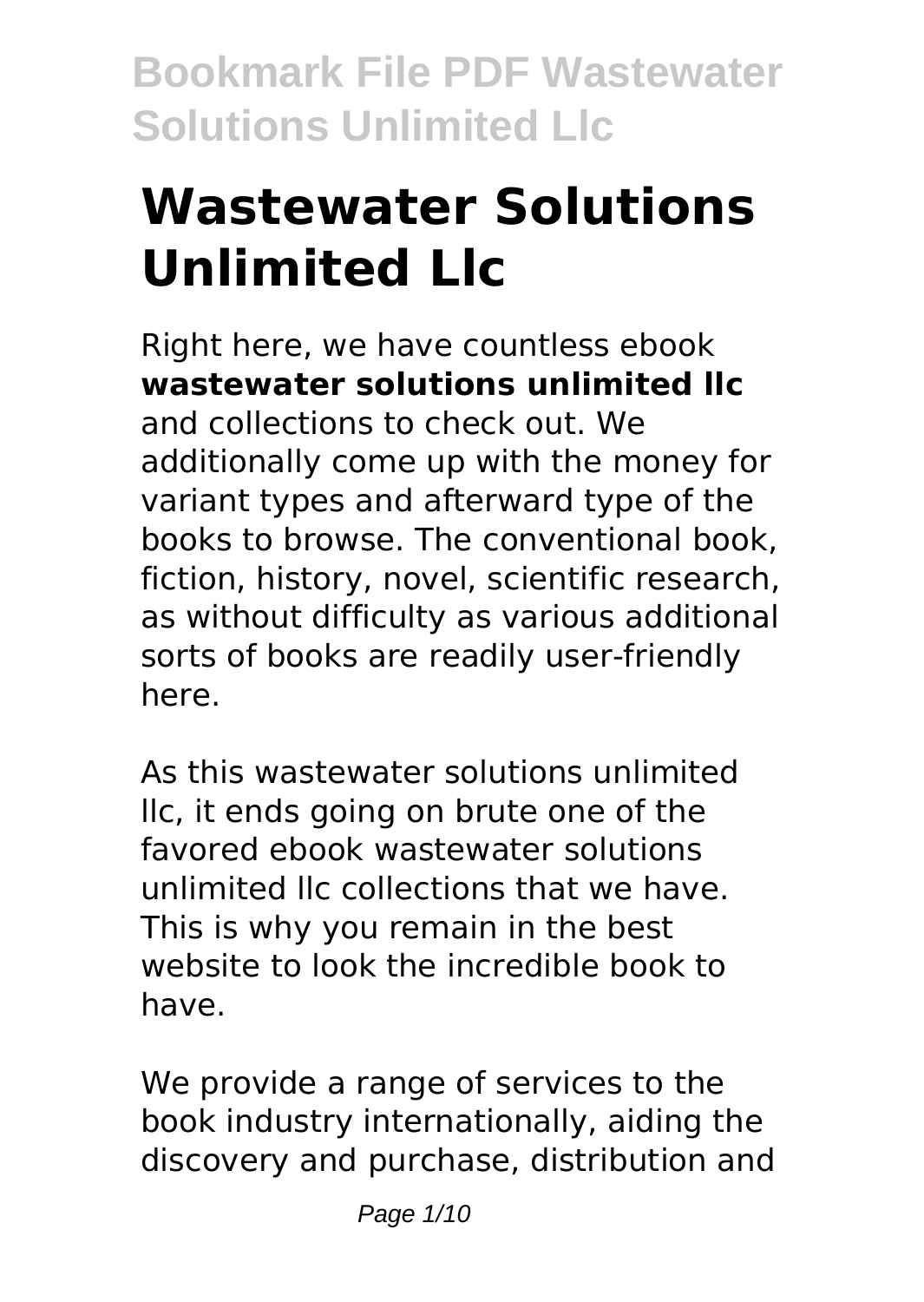sales measurement of books.

# **Wastewater Solutions Unlimited Llc**

Wastewater Solutions Unlimited LLC is a Texas Domestic Limited-Liability Company (Llc) filed on October 5, 2012. The company's filing status is listed as In Existence and its File Number is 0801665450. The Registered Agent on file for this company is Kathy Garrett and is located at 3001 Knox St., Ste. 207, Dallas, TX 75205.

#### **Wastewater Solutions Unlimited LLC in Dallas, TX | Company ...**

Wastewater Solutions Unlimited Waste Water Solutions Wastewater Solutions Unlimited Llc Wastewater Solutions Unlimited LLC is a Texas Domestic Limited-Liability Company (Llc) filed on October 5, 2012. The company's filing status is listed as In Existence and its File Number is 0801665450. The Registered Agent on file for this company is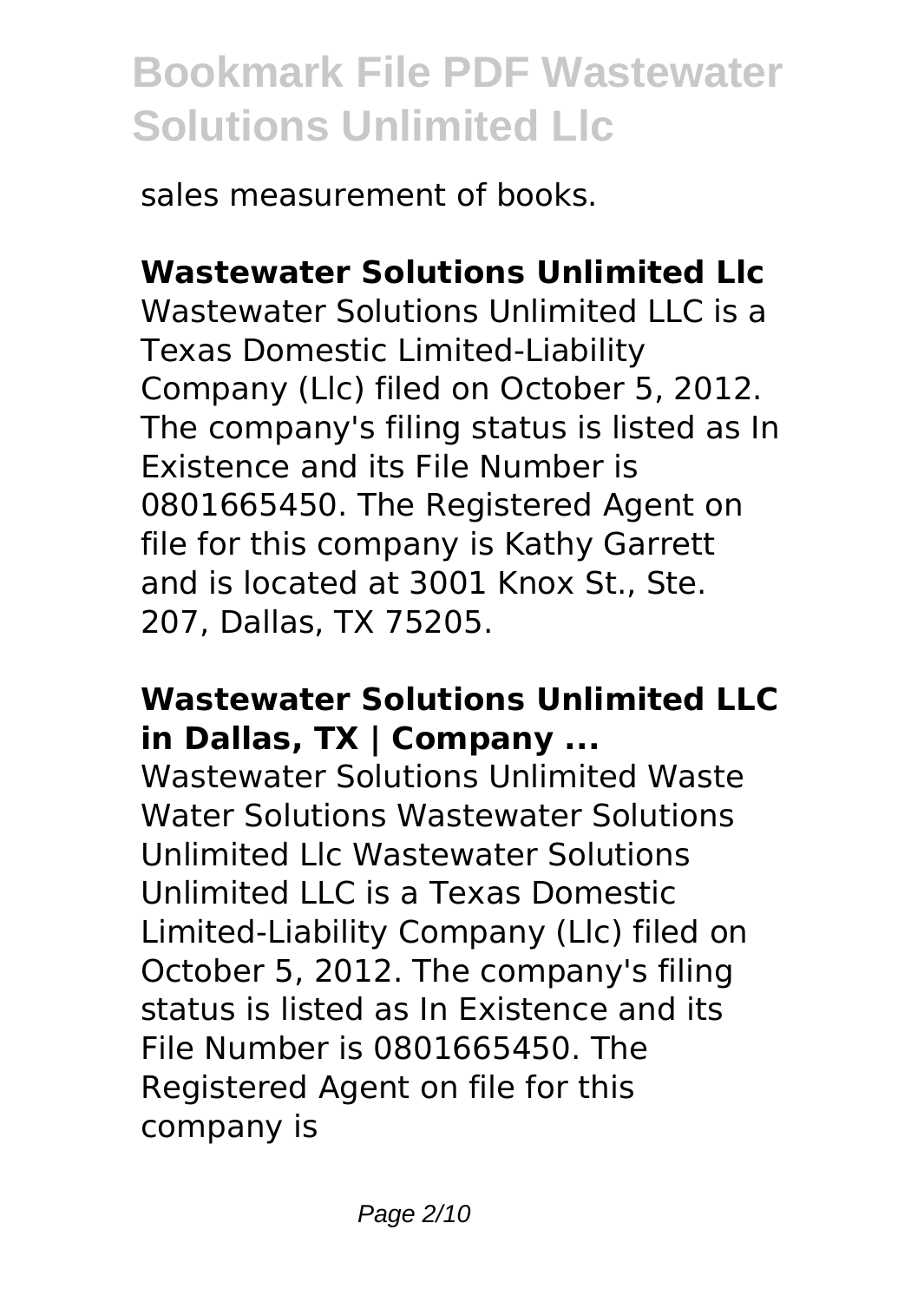## **Wastewater Solutions Unlimited sailingsolution.it**

WasteSolutions, LLC is here to provide quality, convenient waste management solutions for individuals and businesses! Running a business is hard work, and it takes a lot of drive and passion. The most challenging however, is often the accumulation of all the other little things you have to worry about such as facility management.

#### **Waste Solutions LLC | Waste Management Services in Lawton ...**

Wastewater Solutions Unlimited Waste Water Solutions Wastewater Solutions Unlimited Llc Wastewater Solutions Unlimited LLC is a Texas Domestic Limited-Liability Company (Llc) filed on October 5, 2012. The company's filing status is listed as In Existence and its File Number is 0801665450. The Registered Agent on file for this company is

# **Wastewater Solutions Unlimited -**

Page 3/10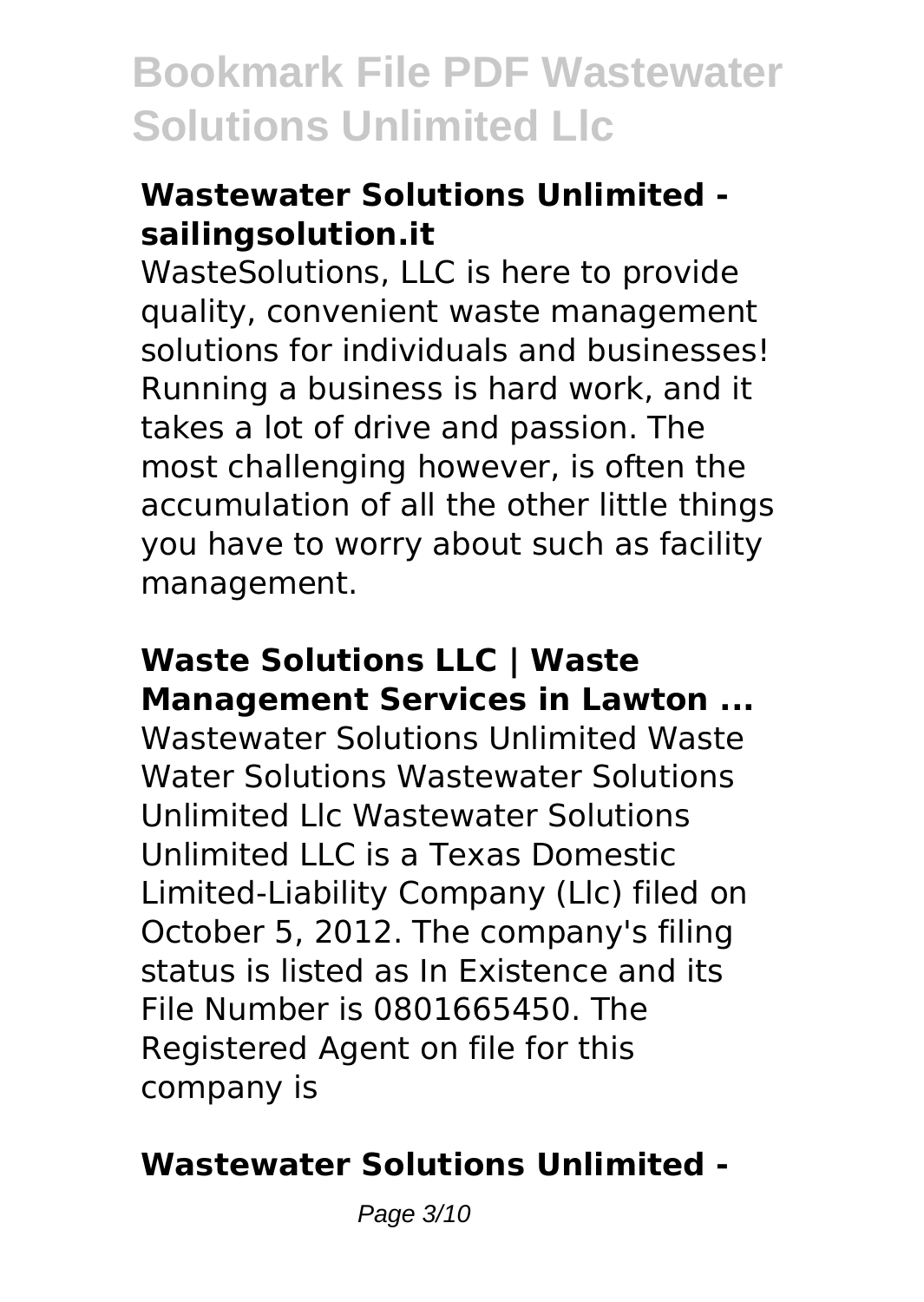#### **coexportsicilia.it**

Unlimited Waste Solutions, LLC is a Connecticut Domestic Limited-Liability Company filed on December 5, 2000. The company's filing status is listed as Dissolved and its File Number is 0667730. The Registered Agent on file for this company is Gregg M Hannan and is located at 850 N Main St Ext Bldg 1 Ste A2, Wallingford, CT .

## **Unlimited Waste Solutions, LLC in West Haven, CT | Company ...**

Basin Wastewater Solutions , LLC. Basin Wastewater Solutions. Water & Water Treatment. Energy, Utilities & Waste Treatment. Basin Wastewater Solutions Company Metrics. Company Insights. Employee Growth Rate. Revenue. Quarter Revenue '19 - Q2. 3400000 '19 - Q3. 3200000 '19 - Q4. 3200000. Basin Wastewater Solutions's Tech Stack. Media Temple. By.

### **Basin Wastewater Solutions - Overview, News & Competitors ...**

Page 4/10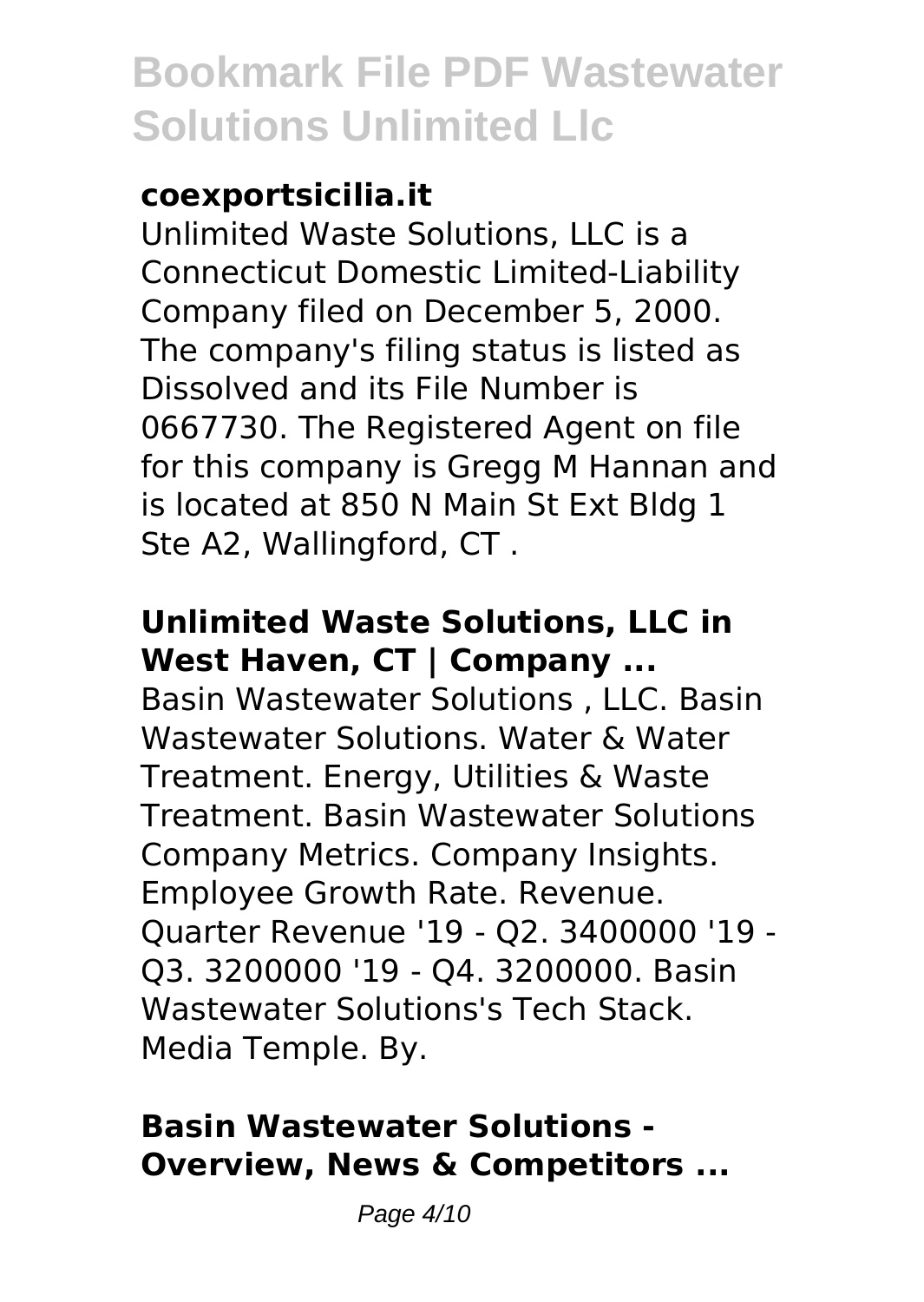Providing the best Indiana wastewater solutions and products. Indiana Pump Works, LLC is a veteran owned small business that MAKES FLOW HAPPEN.

#### **Wastewater Treatment Solutions | Indiana Pump Works, LLC**

Maguire Wastewater Solutions, LLC., is a family owned and operated business operating since 1996. With over 37 years of experience in the backhoe and septic industry, we provide our customers many advantages such as great customer service and quality installation and products.

# **Maguire Wastewater Solutions, LLC.**

850.306.5386 Ultimate Waste Solutions LLC is a Waste Removal Company that offers Dumpster Service, Port-A-John Service, Construction Site Clean Up and much more. We offer a wide variety of services in the waste removal business.

# **Ultimate Waste Solutions LLC**

Founded in 2016 as a natural extension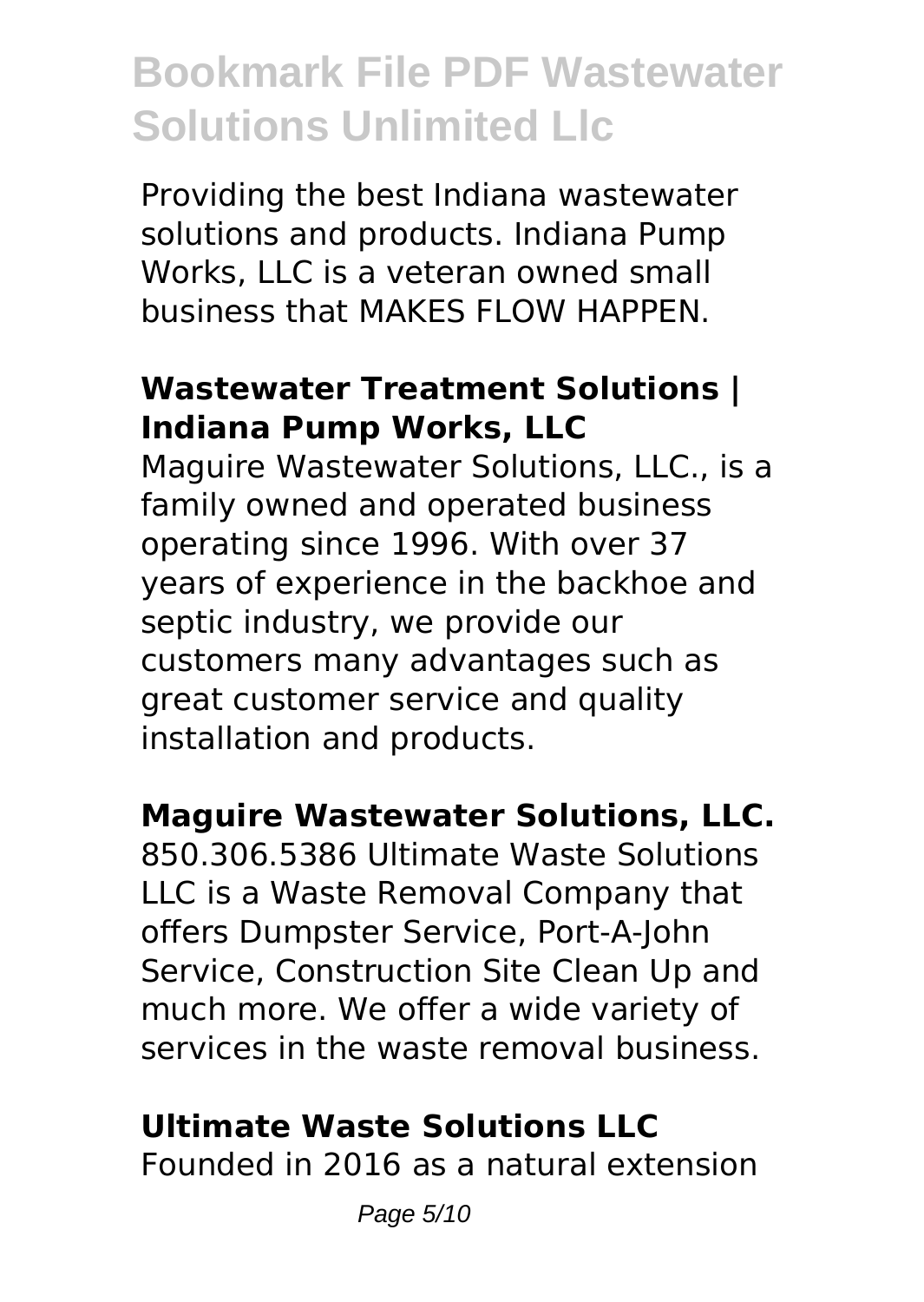of the PENNECO group of companies, Penneco Environmental Solutions, LLC provides environmentally safe wastewater disposal services to the oil and gas industry. Penneco operates EPA Regulated Class II Underground Injection Control (UIC) Wells . . . READ MORE

#### **Penneco Environmental Solutions | Class II Wastewater ...**

Natural Wastewater Solutions, LLC is a New York Domestic Limited-Liability Company filed on February 10, 2009. The company's filing status is listed as Inactive - Dissolution (Jun 16, 2010) and its File Number is 3773230. The Registered Agent on file for this company is Natural Wastewater

#### **Wastewater Solutions anticatrattoriamoretto.it**

Biological Wastewater Treatment Market 2020: Research, Industry Trends, Supply, Sales, Demands, Analysis And Insights 2027 | Veolia, SUEZ Water Technologies & Solutions, Aquatech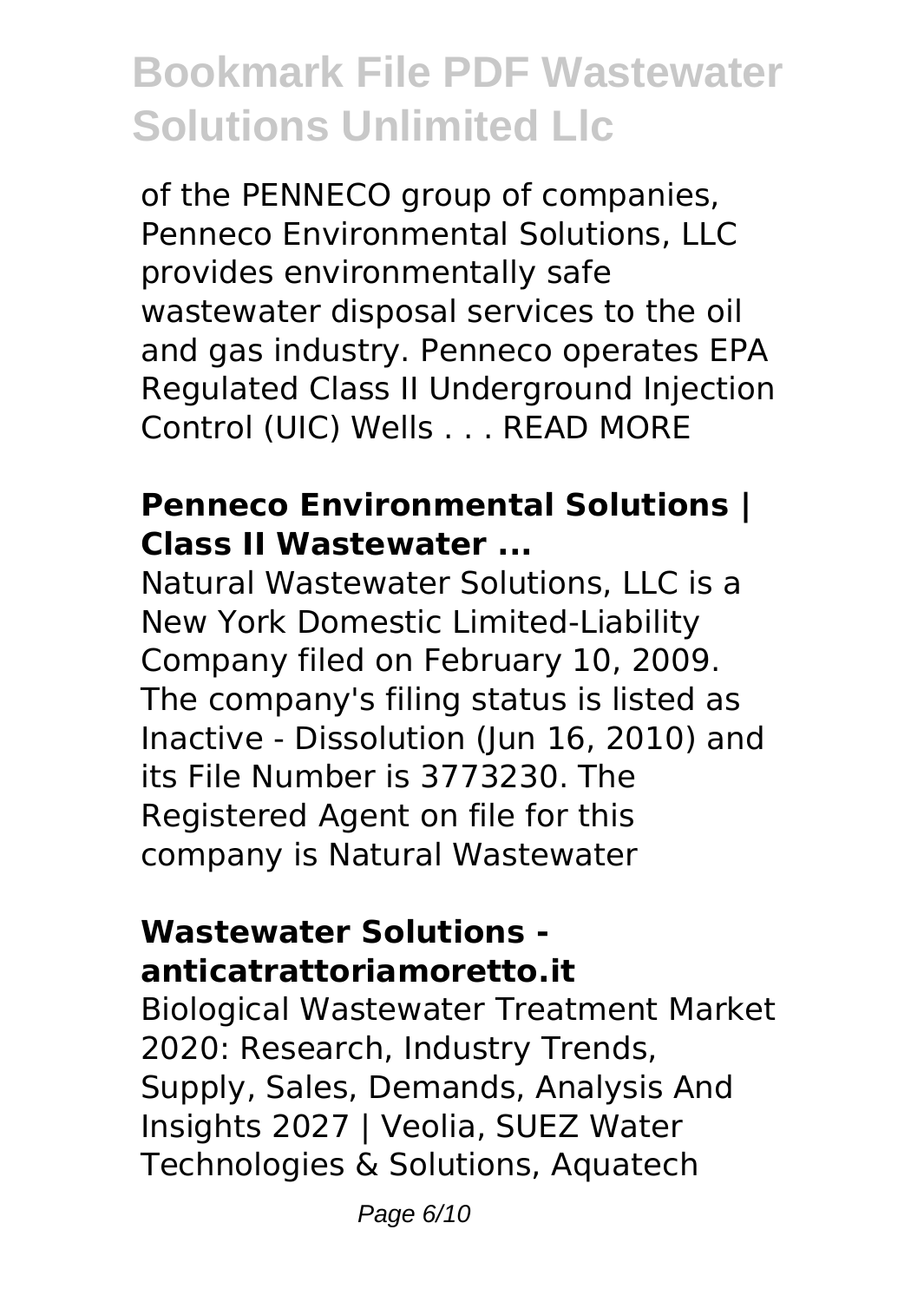International LLC 9-Decanoic Acid Methyl Ester Market 2020: Witnessing High Growth By Key Players | Outlook To 2027 | Sigma-Aldrich Co., Elevance Renewable Sciences, Procter & Gamble

#### **Biological Wastewater Treatment Market 2020: Research ...**

consulting solutions unlimited, llc . call us today for a consultation 1-407-538-0231

#### **CONSULTING SOLUTIONS UNLIMITED LLC**

Waste Solutions, LLC uses different company names when they set up an account with a local subcontractor and then does not pay the subcontractor. Beware of doing business with this company. Read More

### **Waste Solutions, LLC | Better Business Bureau® Profile**

Natural Wastewater Solutions, LLC is a New York Domestic Limited-Liability Company filed on February 10, 2009.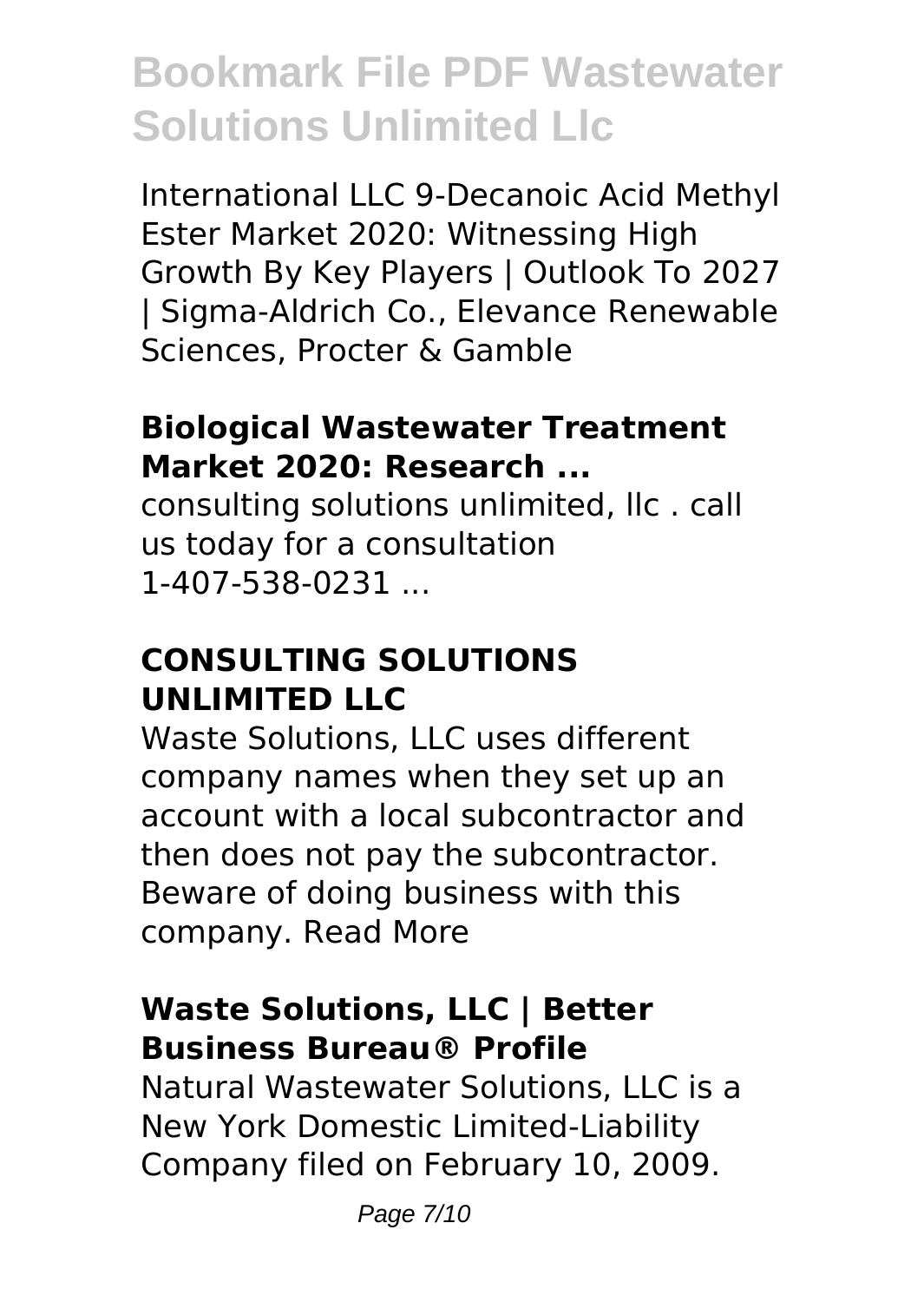The company's filing status is listed as Inactive - Dissolution (Jun 16, 2010) and its File Number is 3773230.

### **Wastewater Solutions trattorialabarca.it**

Green Rock is a full service commercial and industrial waste management firm supporting clients across the country in an array of industries. From strategy and logistics to recycling and disposal, we exist to help you achieve your sustainability goals.

# **GREEN ROCK | Sustainable Waste Solutions | Charleston, SC**

Innovative Waste Solutions specializes in finding innovative solutions for minimizing waste and increasing recycling. We will measure and analyze your waste output, establish a waste conscious infrastructure, develop processes for managing waste and recyclables, negotiate contracts with waste buyers, and increase your waste and recycling stream revenue.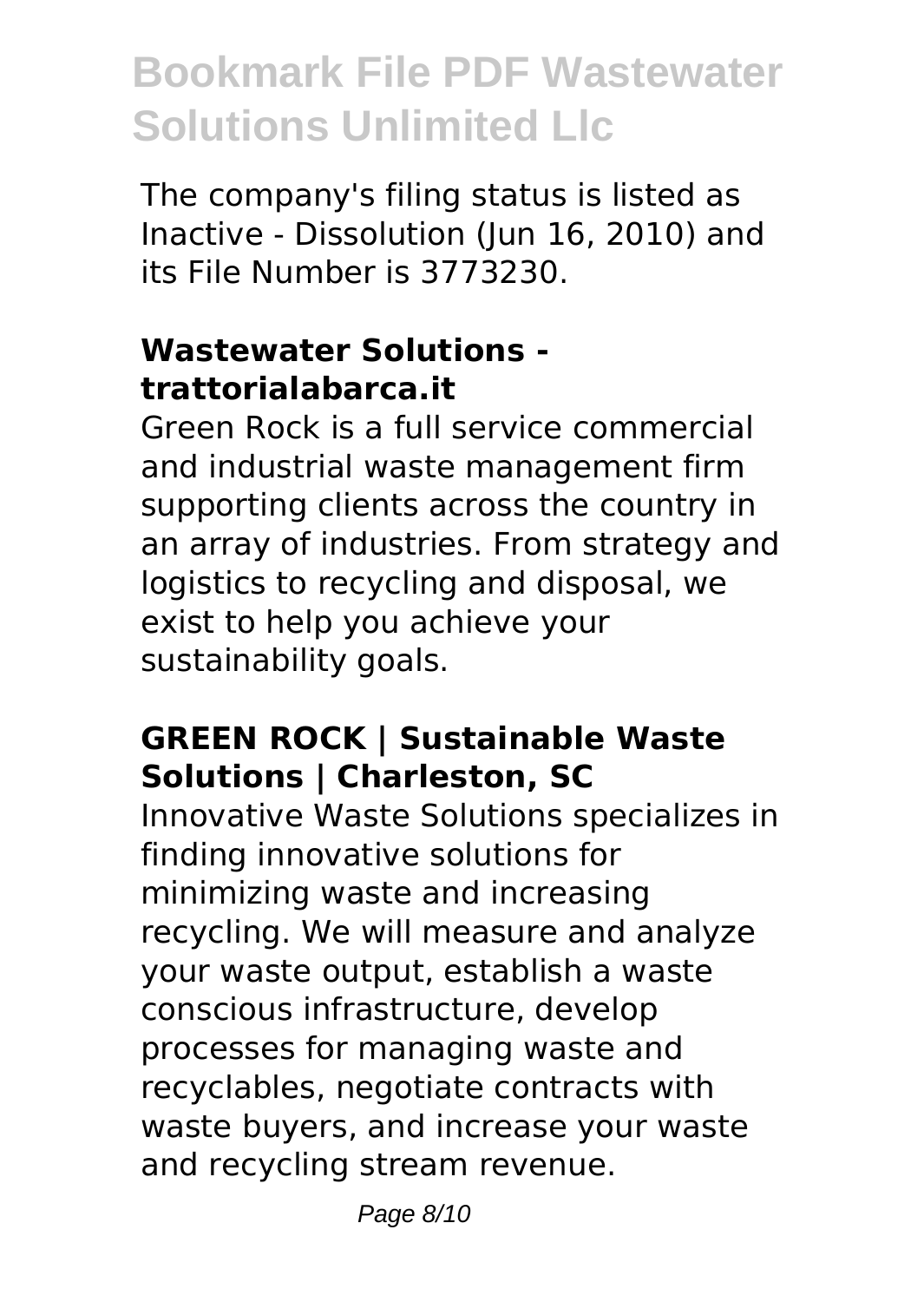#### **Innovative Waste Solutions**

In 2015 Utility Solutions sold the water and wastewater systems to the Four Corners County Water and Sewer District (FCCWSD). Utility Solutions LLC retained water rights that can be used to serve future projects and developments within its place of use. A map of Utility Solutions water rights 'Place of Use' can be found here.

### **Utility Solutions, LLC - Responsible Municipal Water ...**

Luckily, Champions Waste Water & Septic Solutions, LLC is here to fix whatever that something might be, keeping your system in the best possible shape. Whether you need a professional sewage or lift station pump, a thorough sewer pipe cleaning, or reliable septic tank installation service for a new construction property, we're here for you.

# **Septic Company In Montgomery**

Page 9/10